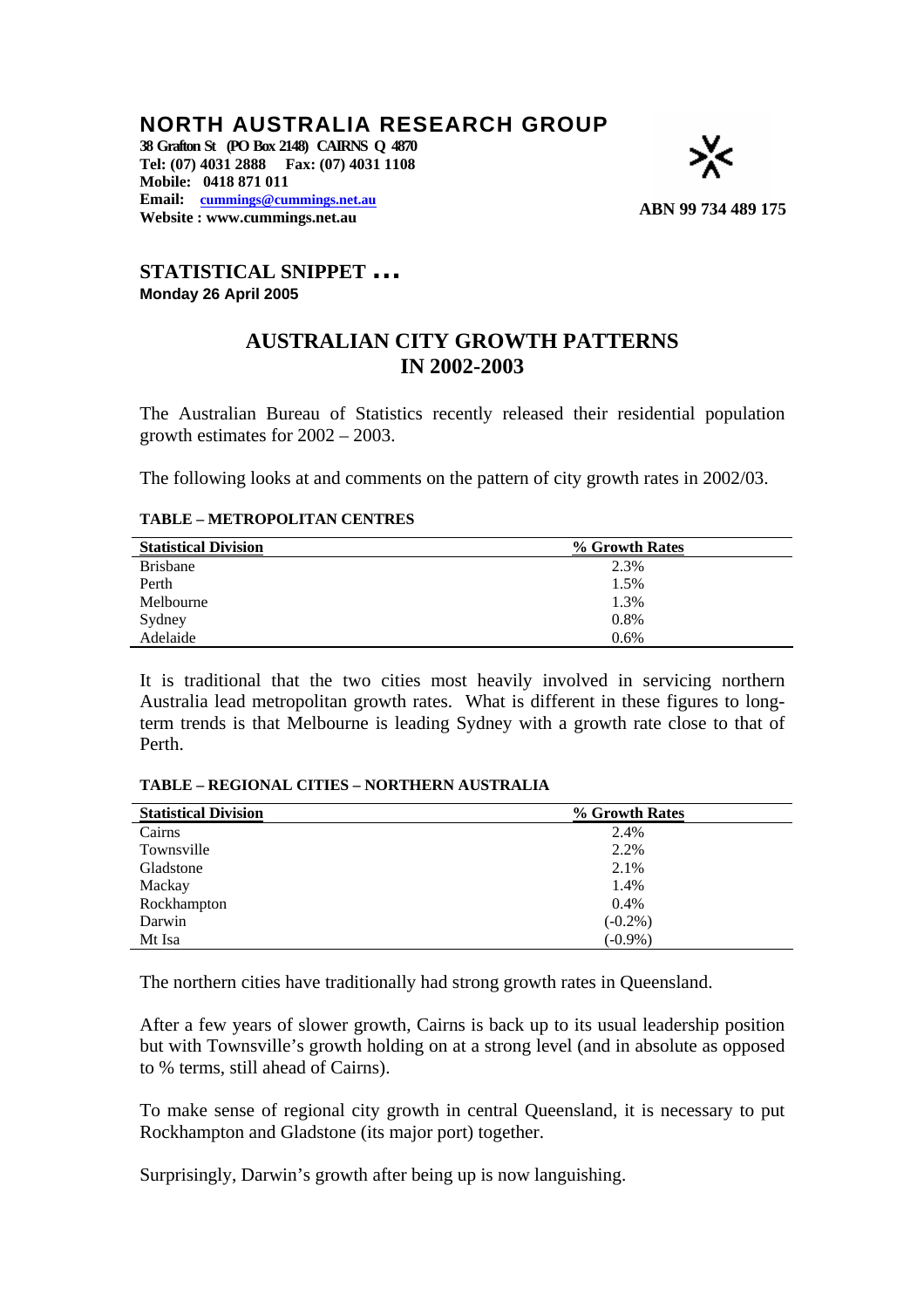| <b>Statistical Division</b> | % Growth Rates |
|-----------------------------|----------------|
| Hervey Bay                  | 5.4%           |
| <b>Sunshine Coast</b>       | 4.2%           |
| <b>Gold Coast Part-B</b>    | 3.7%           |
| Toowoomba                   | 2.0%           |
| Bundaberg                   | 1.4%           |
| Maryborough                 | 0.8%           |

#### **TABLE – REGIONAL CITIES – SOUTHERN QUEENSLAND**

The regional cities in south east Queensland continue to enjoy good growth rates.

#### **TABLE – MAJOR SUB METROPOLITAN CITIES**

| <b>Statistical Division</b> | % Growth Rates |
|-----------------------------|----------------|
| Geelong                     | 1.0%           |
| Newcastle                   | $0.9\%$        |
| Wollongong                  | $0.6\%$        |
| Canberra                    | 0.4%           |

Growth is subdued with Geelong in Victoria leading and Canberra recording the lowest.

|              | <b>Statistical District</b> | % Growth Rates |
|--------------|-----------------------------|----------------|
| <b>NSW</b>   | <b>Tweed Heads</b>          | 3.4%           |
|              | Queanbeyan                  | 2.9%           |
|              | Port Macquarie              | 2.3%           |
|              | Coffs Harbour               | 2.2%           |
|              | <b>Bathurst Orange</b>      | 0.9%           |
|              | Tamworth                    | 0.5%           |
|              | Wagga                       | 0.4%           |
|              | Dubbo                       | 0.2%           |
|              | Lismore                     | $(-0.2\%)$     |
| Cross Border | Albury Wodonga              | 1.2%           |
| Vic          | Bendigo                     | 1.7%           |
|              | <b>Ballarat</b>             | 1.6%           |
|              | Shepparton                  | 1.6%           |
|              | Warrnambool                 | 1.1%           |
|              | Mildura                     | 0.9%           |
| <b>Tas</b>   | Launceston                  | 1.5%           |
|              | Hobart                      | 1.0%           |
| <b>WA</b>    | Mandurah                    | 6.4%           |
|              | Kalgoorlie                  | 0.8%           |
|              | Geraldton                   | $(-0.6\%)$     |
|              |                             |                |

#### **TABLE – REGIONAL SOUTHERN AUSTRALIA**

Metropolitan and sub metropolitan fringe cities of Tweed Heads, Mandurah and Queanbeyan have recorded strong growth rates as have the north coast New South Wales cities of Port Macquarie and Coffs Harbour.

Interestingly, just as Melbourne is leading Sydney, the Victorian regional cities are tending to grow faster than their New South Wales counterparts.